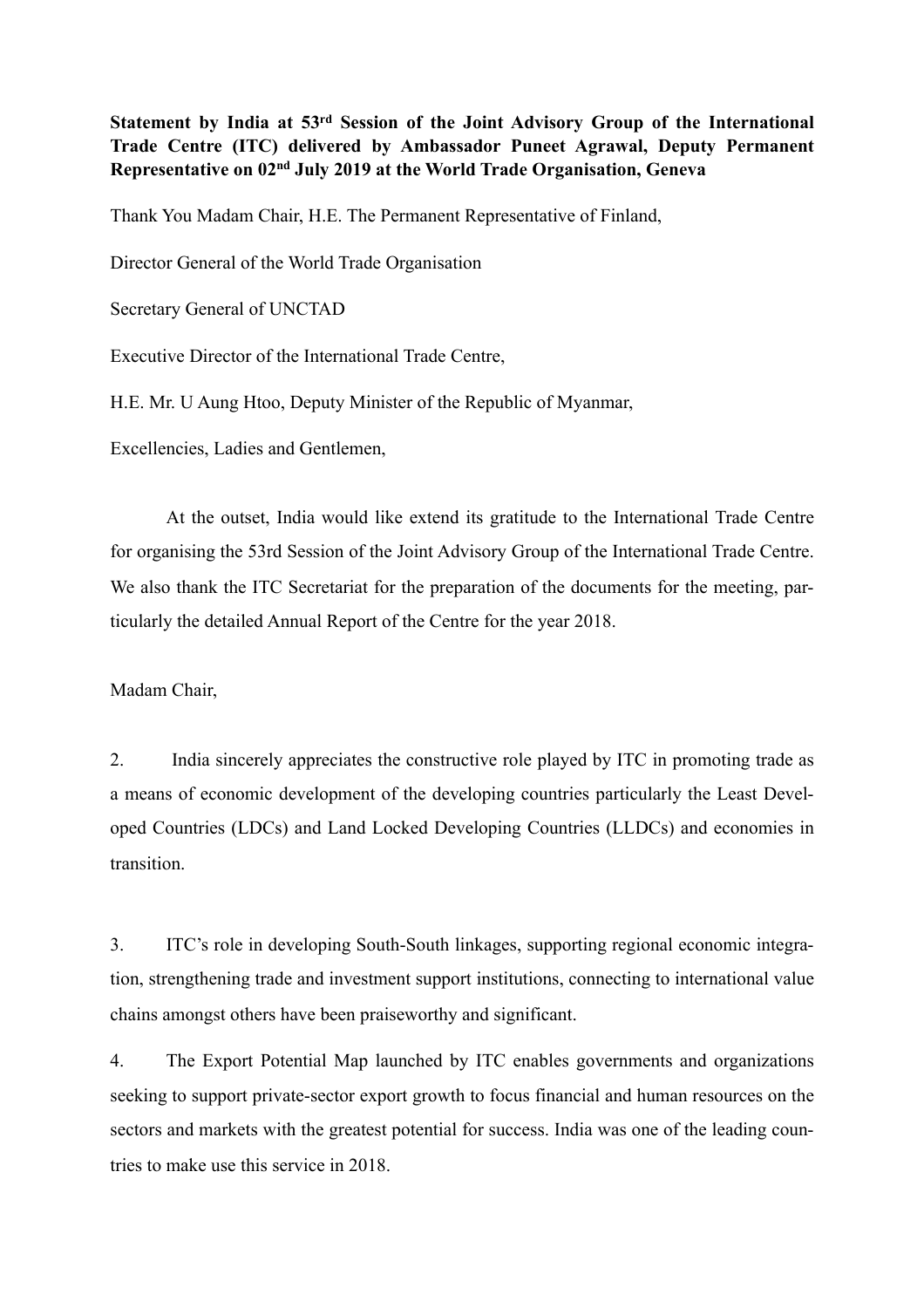5. The cooperation between India and ITC has been significant in recent years. India is both a donor and a partner for ITC. The India - ITC partnership is exemplified by Supporting Indian Trade and Investment for Africa (SITA) a project implemented by ITC to improve competitiveness of select value chains in five Eastern African countries namely Ethiopia, Kenya, Rwanda, Tanzania and Uganda, all priority partner countries for India – through promoting Trade and Investment partnerships between Institutions' and Businesses from India. We are pleased to note that in 2018, ITC through its Supporting Indian Trade and Investment for Africa (SITA) initiative continued to increase business linkages between India and Eastern Africa.

6. ITC has partnered with the Centre for WTO Studies (CWS) at the New Delhi-based Indian Institute of Foreign Trade (IIFT) to train trade of officials from Afghanistan, principally from the country's Ministry of Industry and Commerce, but also from business and academia, on WTO issues and on Indian best practices for public-private cooperation on trade policy.

## Madam Chair,

7. Development partnership occupies a paramount place in India's foreign policy. India's external development assistance programmes in developing countries have increased significantly in their scope and coverage in the past few years. The assistance is based on two main pillars; first, development cooperation is rooted in the idea of partnership that is working for mutual benefit and mutual prosperity. Second pillar of India's development cooperation is that our partners determine and decide the priorities and contours of their development projects. This fundamentally differentiates our "partnership model" from the traditional "donor-recipient model".

## Madam Chair,

8. India has been one of the nine core funders of ITC in 2018. Our contribution of 50,000 USD to the ITC Trust Fund, although modest, is under window 1 which provides flexibility to ITC on the utilisation of the amount.

9. We look forward to leveraging ITC's expertise towards further dissemination of India's Duty Free Tariff Preference Scheme (DFTP) for Least Developed Countries.